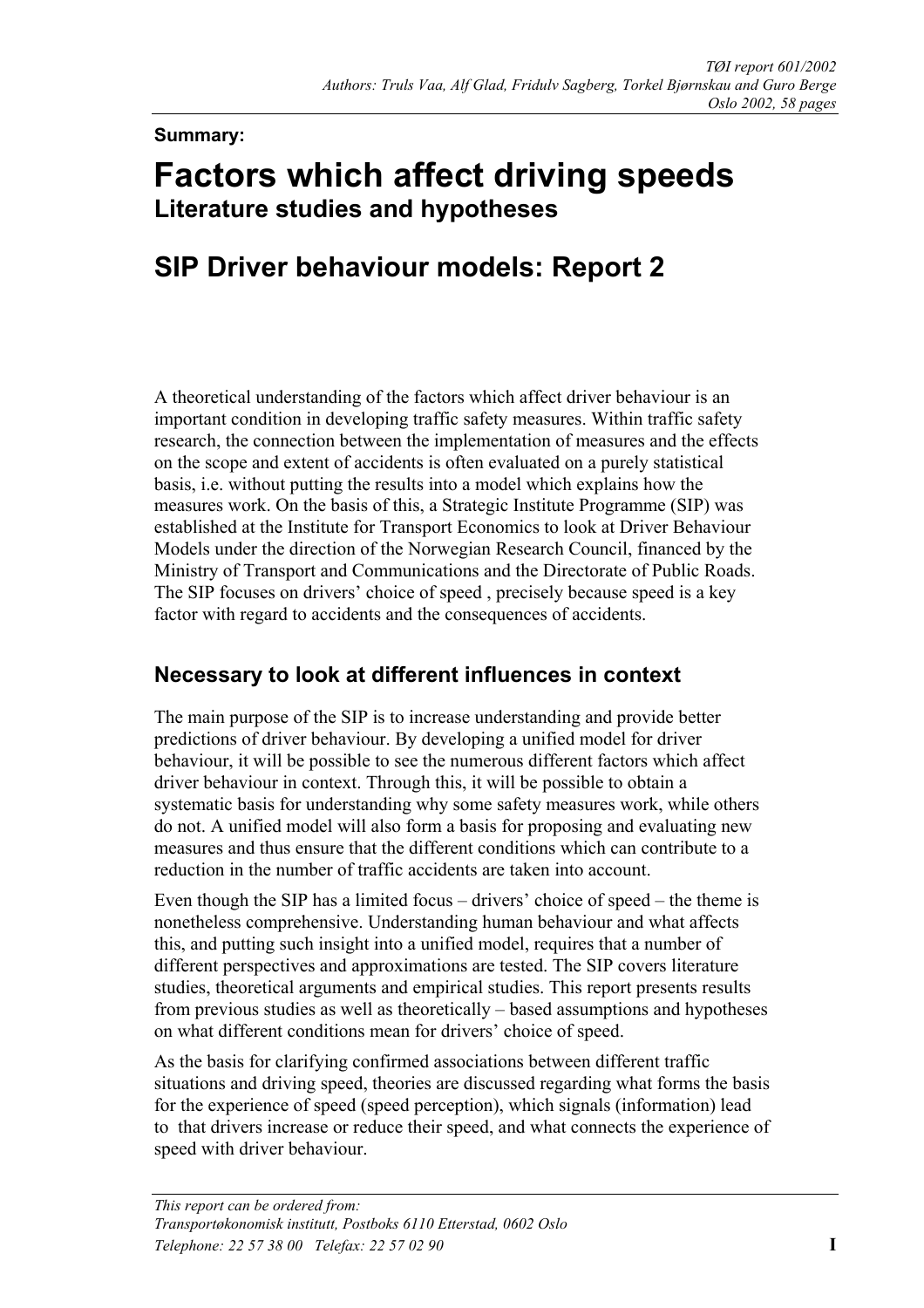#### **Speed limits, road design and vehicle characteristics are all significant**

Choice of speed is decided to a large extent by speed limits. The vast majority of car drivers maintain a speed which lies close to applicable speed limits, providing there are no obstacles which make a lower speed necessary. A number of studies show that an individual driver's driving speed is relatively stable.

The design of the road is of major significance for adherence to speed limits. It has been well documented that the width of the road, the curvature and sight conditions all affect the choice of speed. Broader roads, gentle curves and good sight conditions increase speed levels. It has also been documented that it is important to achieve consistent design and to use visual tools in order to achieve desirable speed objectively speaking. The road environment and the surroundings are of greatest significance in situations where the speed limit is not the primary limiting factor for drivers' speed, i.e. where the driver has greater freedom to choose his/her speed.

Vehicle characteristics will also be significant in the choice of speed. Since in many cases there is also a connection between driver behaviour and the type of car they drive, it is not always so simple to decide what the vehicle characteristics mean. However it appears that cars with good driving characteristics are consistently driven faster than poorer vehicles, but what exactly are "good driving characteristics" In the end it is the driver alone who decide the driving speed. One should rather seek the explanation in the kind of feeling of safety and security the vehicle "offers" the driver. Some characteristics are known, it is well documented that cars equipped with ABS brakes and studded tyres are driven faster than those which do not have this type of equipment.

### **Knowledge regarding conditions which are decided by situations and personal attitudes is insufficient**

Broadly speaking, a distinction can be drawn between more long-term characteristics amongst drivers, such as personality and lifestyle, and the conditions which are connected with the individual journey such as motives, the objective of driving and attitudes to given situations. The research in this area has focussed to a large extent on what the tendency to thrill- seeking means for driver behaviour and the results regarding speed violations and accidents.

On the basis of an overall evaluation of the comprehensive research literature in this area, there is reason to conclude that drivers with high test scores for thrillseeking are characterised by high driving speeds, a great tendency to exceed the speed limit and other forms of risk related behaviour in traffic.

Many central themes connected with driver characteristics have not, however, been studied, but one such theme is discussed in this report, namely drivers' evaluation of the consequences of their choice of speed and feelings connected with this choice. We assume that the consequences of each individual speed alternative provide a number of feelings, positive and negative, which together are described as "sum of feelings". As a basis for their final choice of speed, drivers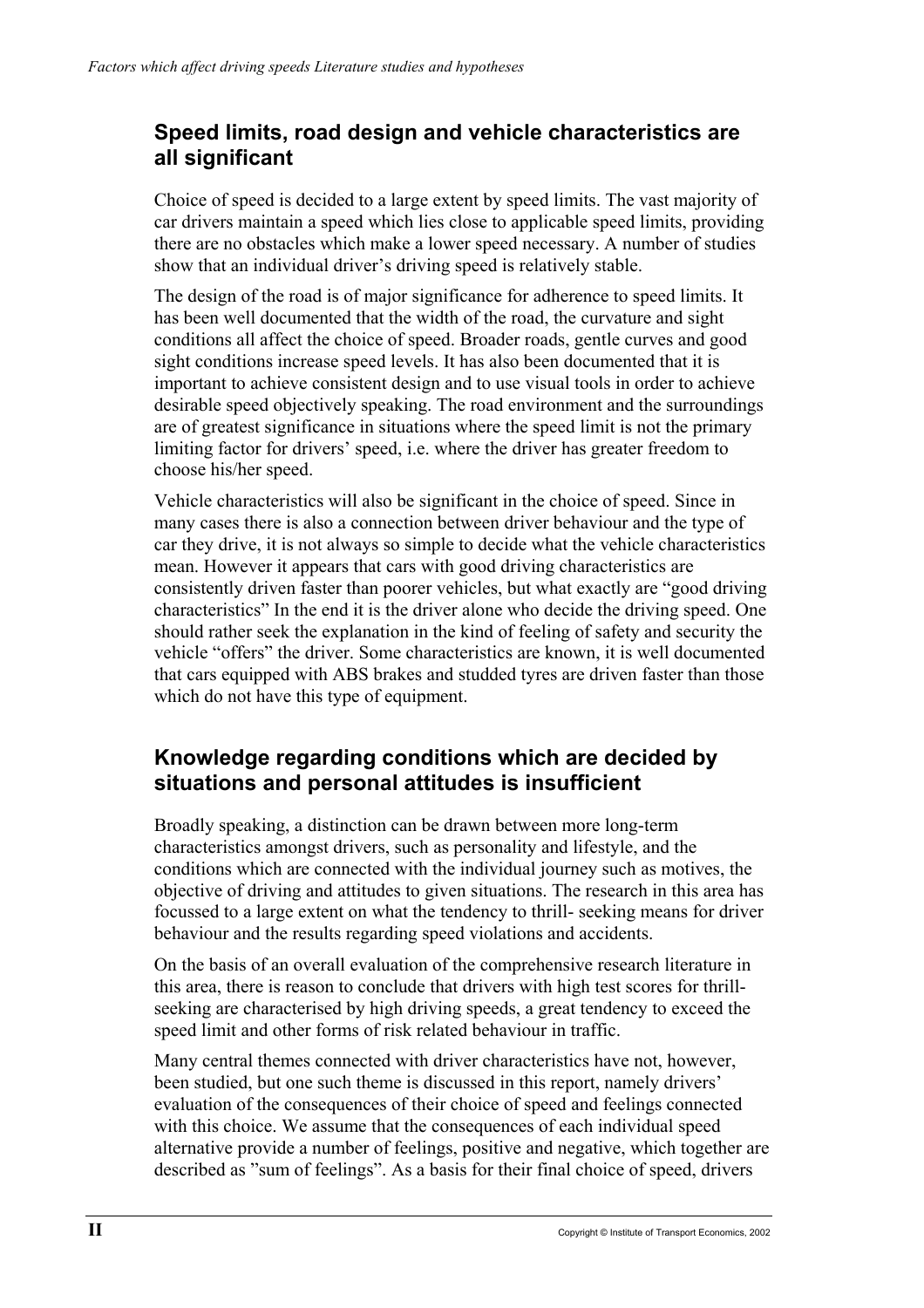must compare these sum of feelings, i.e. carry out a form of "emotional accounting". Both personal characteristics and driving conditions will form part of this and moderate the sum of feelings provided by the speed alternatives.

#### **Assumptions about choice of speed - the basis for evaluating the measures**

In the strategic institute programme on driver behaviour models, the main problem is limited to the question about the conditions which decide a driver's choice of driving speed. Why are there such large variations in speed on a single stretch of road, and why does one driver use different speeds on the same stretch of road at different times?

In this report, a number of assumptions or hypotheses governing drivers' experience of ideal speed and their choice of actual speed are formulated. A number of these assumptions correspond well with well-documented results or with basic theory surrounding driver behaviour, but are nonetheless included in order to obtain a full picture of choice of speed.

This means that the hypotheses put forward can in many ways be considered as a checklist to use in evaluating possible effects of new safety measures. This can be illustrated by some examples:

- We assume that younger drivers' reference framework for ideal speed is higher than that of older drivers. It is therefore important to include elements in driver training which can make younger drivers aware of the relationship between ideal and actual speed and between ideal speed and risk.
- We assume that car drivers alter their driving speeds when they move from easy to difficult road and traffic conditions and vice versa, but that they do not compensate fully. On the basis of this, such transitions within the road system require supplementary measures which can give drivers extra incentives to adapt their speed to the actual level of risk.
- We assume that car drivers adapt their driving speed when they encounter a risk factor, but that the effect is short-term. It is therefore important to evaluate whether new measures can contribute to the effect becoming more long term.

### **Themes for further research**

In this report, we also indicate the need for further research, based on the hypothesis where the empirical basis is lacking. Some examples of themes which are suggested are how feelings connected with choice of speed develop and how they may be affected, the significance of having passengers in the car, how drivers adapt to other traffic and the significance of conditions connected with the journey itself, such as pressure of time and journey purpose. A central topic that is missing is the impact of personality and personality characteristics and how such impact may have on information processing and speed choice.